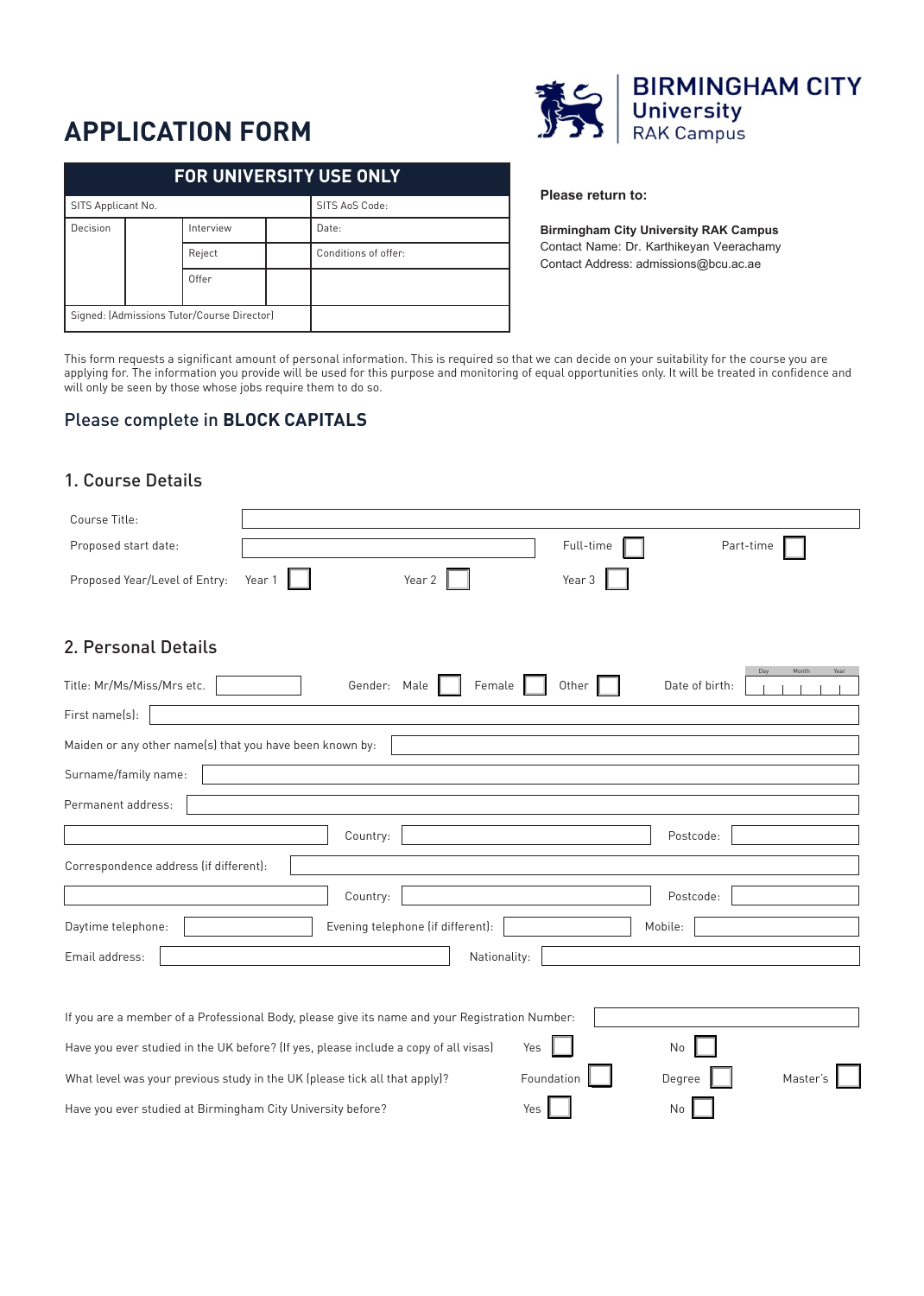# 3. Academic and Professional Qualifications

Please enter details of the highest level of qualification you currently hold.

| Qualifications, eq: GCSE, HND, Degree,<br>Access, NVQ, Postgraduate, Master's,<br>Professional | Subject/unit | From<br>month/year | $\overline{0}$<br>month/year | Place of study | Results<br>(grade<br>or band) | CATS points and<br>level (if applicable) |
|------------------------------------------------------------------------------------------------|--------------|--------------------|------------------------------|----------------|-------------------------------|------------------------------------------|
|                                                                                                |              |                    |                              |                |                               |                                          |
|                                                                                                |              |                    |                              |                |                               |                                          |

Now please list all other qualifications taken, whatever the result, in reverse chronological order ie: latest first. If you are awaiting the result of any examination please indicate the date in the results column. Please continue on a separate sheet if necessary.

| Qualifications, eg: GCSE, HND, Degree,<br>Access, NVQ, Postgraduate, Master's,<br>Professional | Subject/unit | From<br>month/year | $\mathsf{To}$<br>month/year | Place of study | Results<br>(grade<br>or band) | CATS points and<br>level (if applicable) |
|------------------------------------------------------------------------------------------------|--------------|--------------------|-----------------------------|----------------|-------------------------------|------------------------------------------|
|                                                                                                |              |                    |                             |                |                               |                                          |
|                                                                                                |              |                    |                             |                |                               |                                          |
|                                                                                                |              |                    |                             |                |                               |                                          |
|                                                                                                |              |                    |                             |                |                               |                                          |
|                                                                                                |              |                    |                             |                |                               |                                          |
|                                                                                                |              |                    |                             |                |                               |                                          |
|                                                                                                |              |                    |                             |                |                               |                                          |
|                                                                                                |              |                    |                             |                |                               |                                          |
|                                                                                                |              |                    |                             |                |                               |                                          |
|                                                                                                |              |                    |                             |                |                               |                                          |
|                                                                                                |              |                    |                             |                |                               |                                          |
|                                                                                                |              |                    |                             |                |                               |                                          |

If you have a 10 digit Unique Learner Number (ULN), please enter it in the box provided.

If you are an overseas student please include your IELTS/TOEFL results below:

IELTS overall band score: TOEFL internet-based test score:

The University may also accept other approved qualifications equivalent to the IELTS/TOEFL test scores. Please list these above or on a separate sheet if necessary.

## 4. Employment and Work Experience

Please give details of work experience, training and employment in reverse chronological order.

| Nature of work/training | Name of organisation | Full-time or<br>part-time | From month/<br>year | To month/<br>year |
|-------------------------|----------------------|---------------------------|---------------------|-------------------|
|                         |                      |                           |                     |                   |
|                         |                      |                           |                     |                   |
|                         |                      |                           |                     |                   |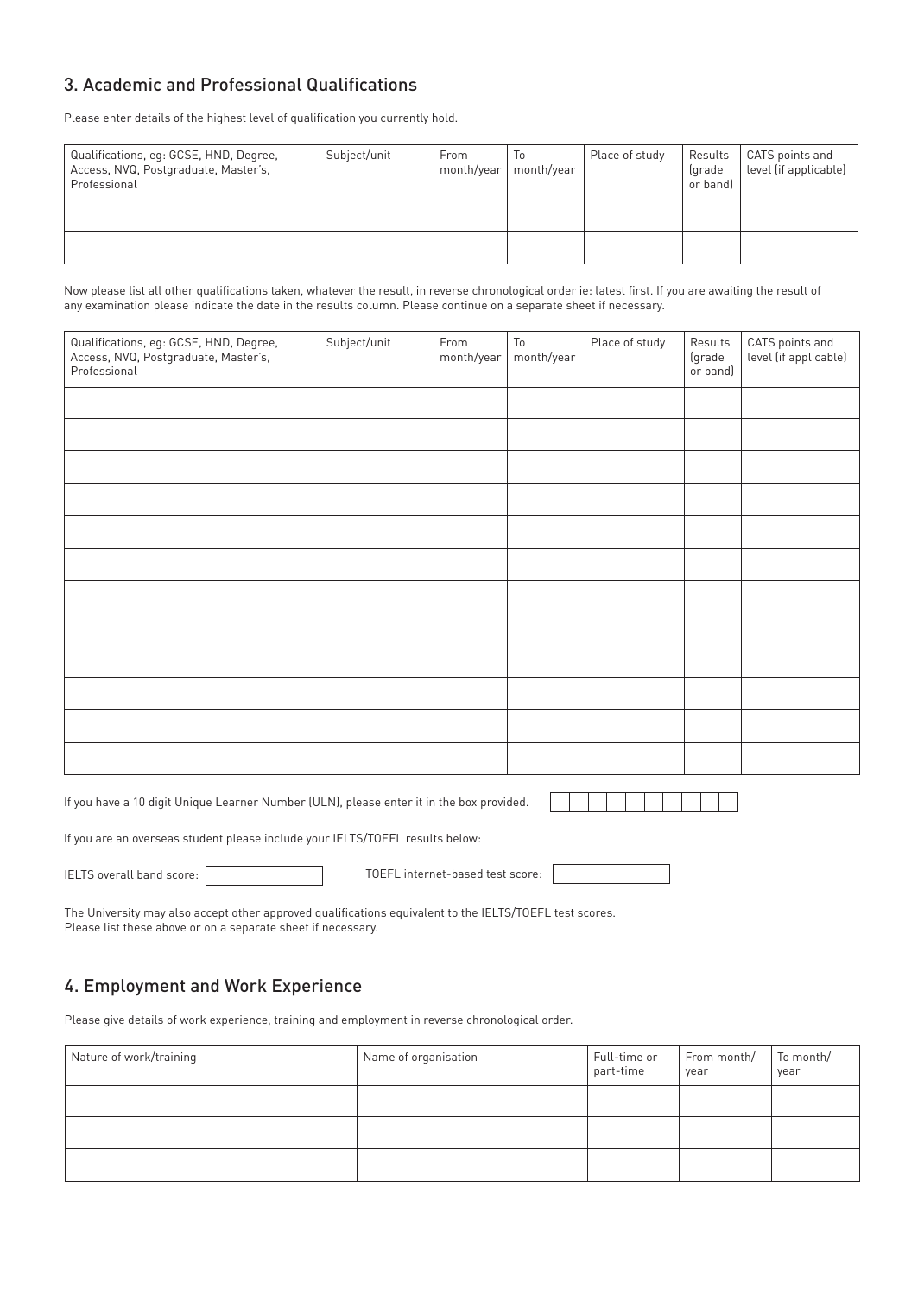## 5. International Students

| Did you use an agent to help you find this course?<br>Yes | No             |
|-----------------------------------------------------------|----------------|
| Agent's name:                                             | Agent's email: |
| 6. Referee(s)                                             |                |
| Name and address of Referee(s):                           |                |
| Name:                                                     | Name:          |
| Address:                                                  | Address:       |
| Postcode:                                                 | Postcode:      |
| Telephone:                                                | Telephone:     |
| Fax:                                                      | Fax:           |
| Email:                                                    | Email:         |

# 7. Supporting Statement

Please enter here any further information in support of your application, for example, reasons for choosing the course, your professional career to date (if relevant) and your current career goals. Please continue on a separate page if required.

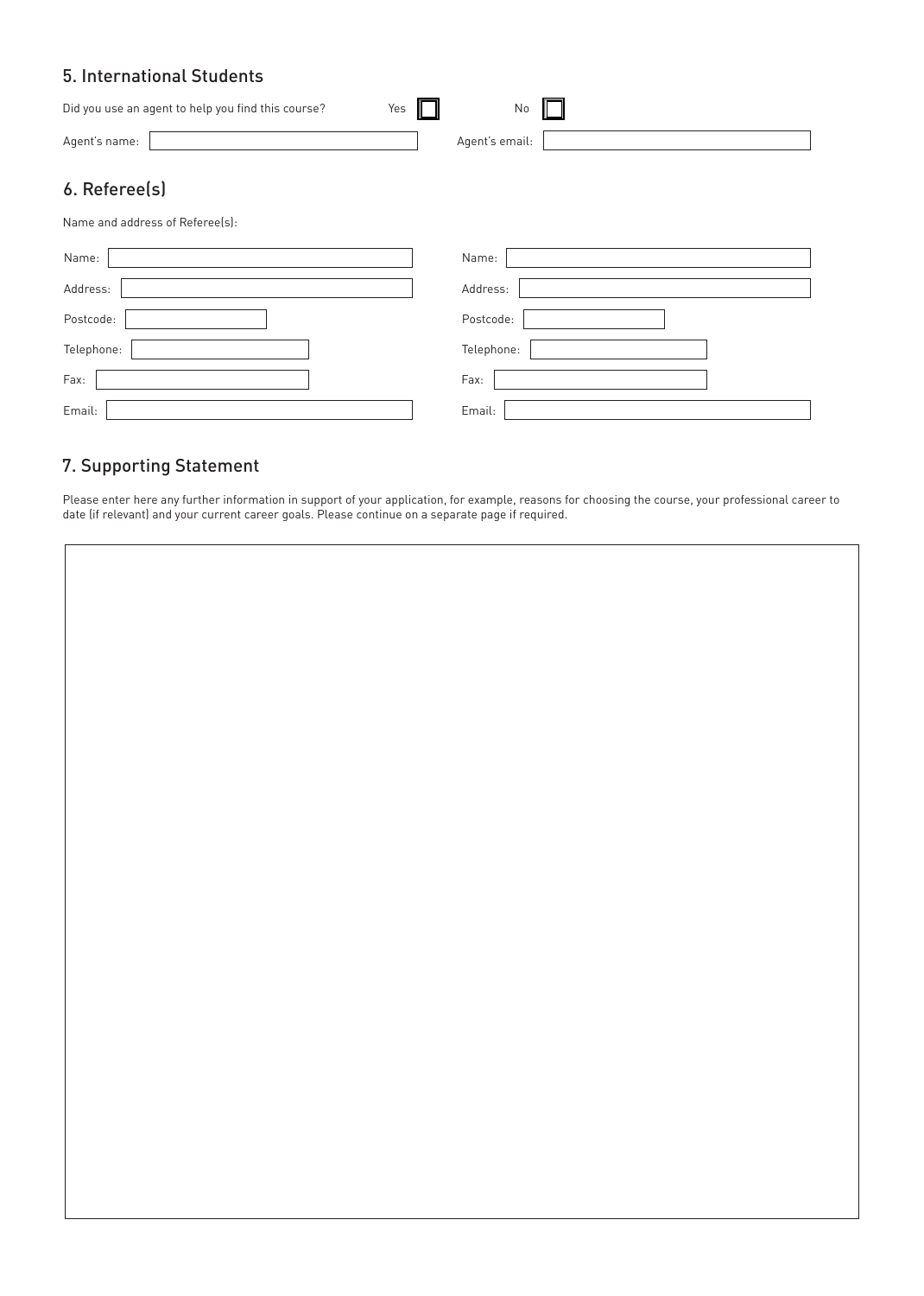## 8. Disabilities

Do you have any special needs? (please tick). The information you provide will be treated confidentially and will not affect judgements concerning your academic suitability for a course.

 $\Box$ 

10<br>00<br>0

 $\bar{\Box}$ 

- A No disability.
- B You have a social/communication impairment such as Asperger's syndrome/other autistic spectrum disorder.
- C You are blind or have a serious visual impairment uncorrected by glasses.
- D You are deaf or have a serious hearing impairment.
- E You have a long standing illness or health condition such as cancer, HIV, diabetes, chronic heart disease, or epilepsy.
- F You have a mental health condition, such as depression, schizophrenia or anxiety disorder.
- G You have a speciic learning dificulty such as dyslexia, dyspraxia or AD(H)D.
- H You have a physical impairment or mobility issues, such as dificulty using your arms or using a wheelchair or crutches.
- I You have a disability, impairment or medical condition that is not listed above.
- J You have two or more impairments and/or disabling medical conditions.

## 9. Declaration

I confirm that the information given on this form is true, complete and accurate and that none of the information requested or other material information has been omitted. I accept that if it is discovered that I have supplied false, inaccurate or misleading information, Birmingham City University reserves the right to cancel my application, withdraw its offer of a place or terminate attendance at the University and I shall have no claim against Birmingham City University in relation thereto.

| Applicant's<br>name:    |                                                                              | Applicant's<br>signature:          | Date:                                          |  |
|-------------------------|------------------------------------------------------------------------------|------------------------------------|------------------------------------------------|--|
|                         | PLEASE INDICATE HOW YOU HEARD ABOUT THE COURSE (please tick relevant boxes): |                                    |                                                |  |
| Advertisement           | Careers service                                                              | Alumni                             | Colleague/friend                               |  |
| Education fair          | Employer                                                                     | Current student                    | Internet (general)                             |  |
| Previous student        | Professional association                                                     | Direct mail                        | Personal enquiry to Birmingham City University |  |
|                         | Birmingham City University Course Enquiries Team                             | Birmingham City University website |                                                |  |
| Other (please specify): |                                                                              |                                    |                                                |  |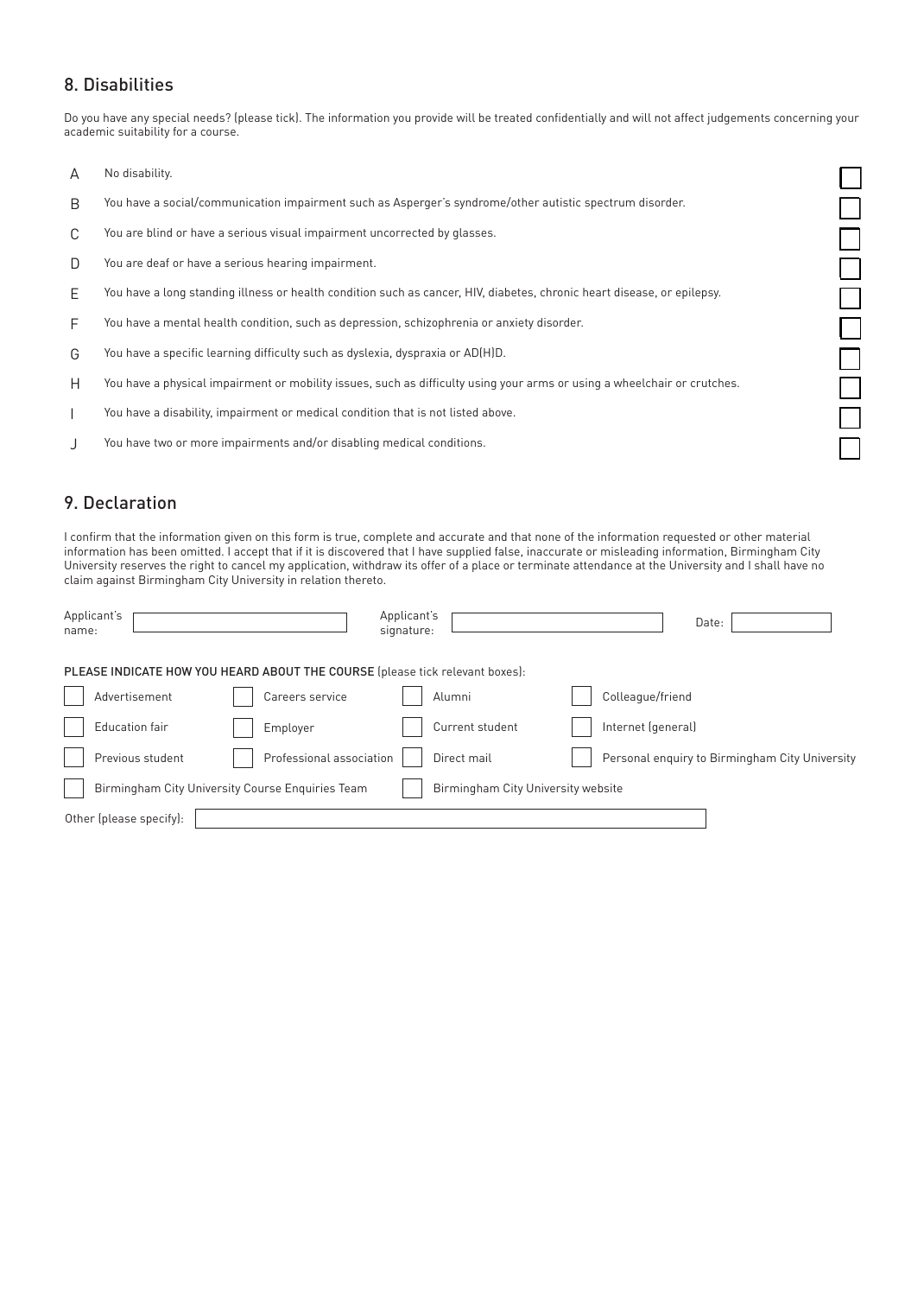# **REPORT ON APPLICANT**



## Referees should note that the contents of this report may be shown to the applicant on request.

## To the Candidate:

Please fill in your name and course details below, detach and forward this part of the form to your referee for completion.

| Applicant's name:   | Date of birth: |  |
|---------------------|----------------|--|
|                     |                |  |
| Course applied for: |                |  |

## To the Referee:

I am applying for admission to the above course at Birmingham City University RAK Campus. The University would appreciate your personal impressions of my intellectual ability and professional skills.

Please comment on my character, quality of previous work, personal strengths and weaknesses, and potential. (Please use a separate sheet if you prefer).

| Signed (applicant): | Date:     |
|---------------------|-----------|
| Name and position:  |           |
| Institution:        |           |
| Address:            |           |
| Country:            | Postcode: |
| Telephone:          | Fax:      |
| Email:              |           |

How long have you known the applicant and in what capacity?

Please comment on the applicant's suitability for the course with particular reference to his/her strengths.